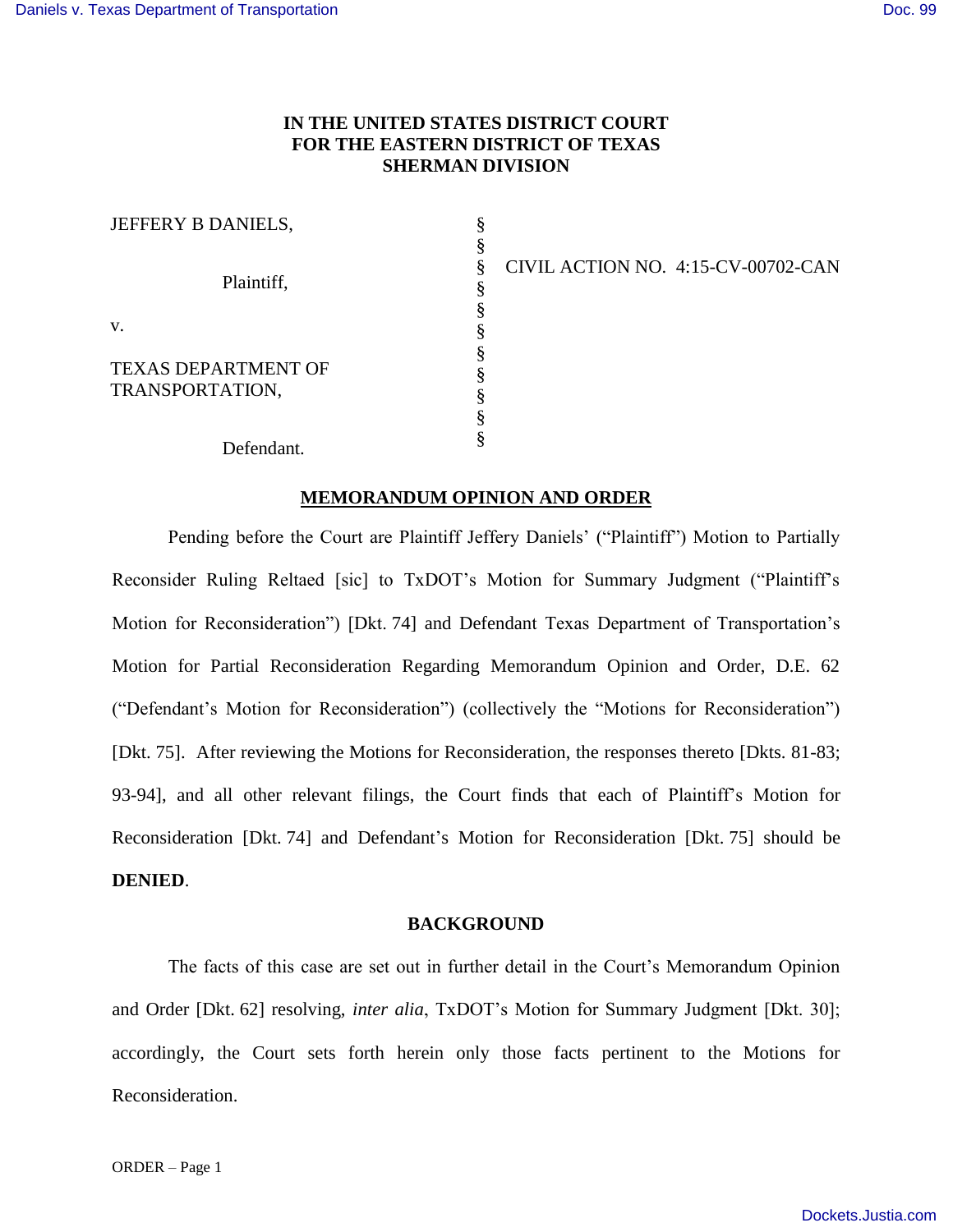Plaintiff filed this suit on October 13, 2015, alleging TxDOT—itself and by and through its Executive Director James M. Bass ("Bass")—had engaged in racial and disability discrimination and retaliation through its "disciplinary actions, harassment, work assignments, and work crew segregation" [Dkt. 20-1 at 3]. Defendant subsequently filed a Motion to Dismiss [Dkt. 17] and a Motion for Summary Judgment [Dkt. 30] seeking dismissal of each of Plaintiff's claims. On December 2, 2016, the Court granted, in part, Defendant's Motion to Dismiss, finding that Plaintiff's claims related to incidents occurring before July 19, 2014 were timebarred [Dkt. 59]. The Court further, on December 10, 2016, granted in part and denied in part Defendant's Motion for Summary Judgment [Dkt. 62]. The Motion for Summary Judgment was granted as to Plaintiff's disability discrimination claims under the Americans with Disabilities Act ("ADA") and Section 504 of the Rehabilitation Act ("Section  $504$ "), and denied as to Plaintiff's Title VII race discrimination and retaliation claims. *Id.*

On December 12, 2016, Plaintiff filed his Motion for Reconsideration [Dkt. 74], seeking reconsideration of numerous factual findings related to Plaintiff's Title VII race discrimination claims (and seemingly also as to Plaintiff's ADA and Section 504 claims).<sup>2</sup> Defendant filed its Motion for Reconsideration on December 19, 2016 [Dkt. 75], seeking reconsideration of the Court's finding that Steve Hughes ("Hughes") is a valid comparator in Plaintiff's Title VII claims. Defendant filed its Response to Plaintiff's Motion for Reconsideration on December 27, 2016 [Dkt. 81]. On December 28, 2016, Plaintiff filed his Reply in Support of Plaintiff's Motion for Reconsideration [Dkt. 83], as well as his Response to Defendant's Motion

<sup>&</sup>lt;sup>1</sup> Defendant Bass was accordingly dismissed as a party-defendant [Dkt. 62].

<sup>&</sup>lt;sup>2</sup> Plaintiff's Motion for Reconsideration focuses almost wholly upon his claims of race discrimination and of retaliation, only briefly mentioning his disability discrimination claims. Nevertheless, the Court has reconsidered its findings as to Plaintiff's disability claims and finds that Plaintiff's claims for disability discrimination are properly dismissed, no manifest errors, intervening change in the law, or new evidence exists such that reconsideration is warranted.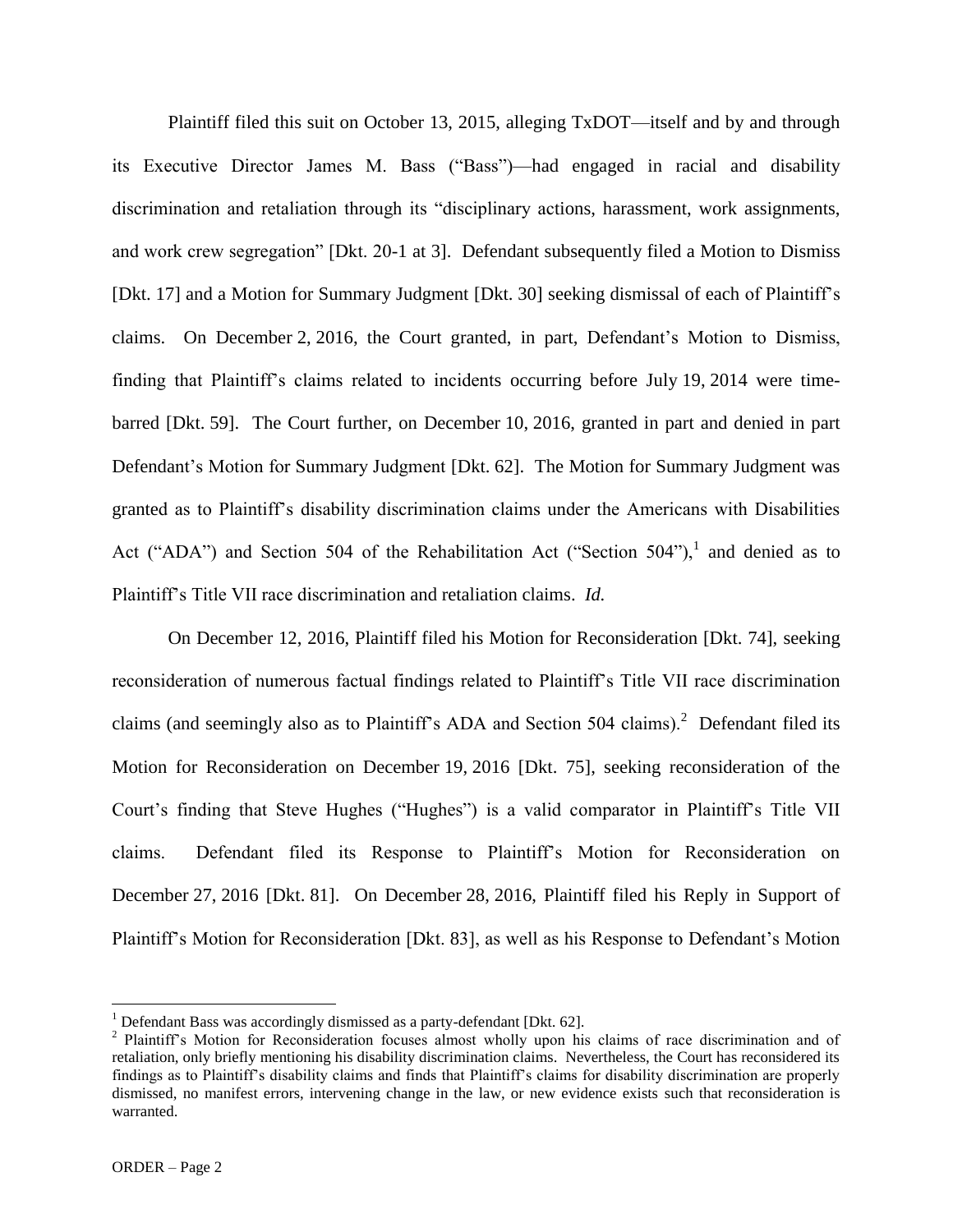for Reconsideration [Dkt. 82]. Defendant subsequently filed a Supplement to Defendant's Motion for Reconsideration on January 2, 2017 [Dkt. 93], to which Plaintiff responded on January 3, 2017 [Dkt. 94].

### **LEGAL STANDARD**

A motion seeking "reconsideration" may be construed under either Federal Rule of Civil Procedure 59(e) or 60(b). *Shepherd v. Int'l Paper Co*., 372 F.3d 326, 328 n.1 (5th Cir. 2004); *see also Milazzo v. Young*, No. 6:11-cv-350-JKG, 2012 WL 1867099, at \*1 (E.D. Tex. May 21, 2012). Such a motion "'calls into question the correctness of a judgment.'" *Templet v. HydroChem Inc*., 367 F.3d 473, 478 (5th Cir. 2004) (quoting *In Re Transtexas Gas Corp*., 303 F.3d 571, 581 (5th Cir. 2002)).

"If a motion for reconsideration is filed within 28 days of the judgment or order of which the party complains, it is considered to be a Rule 59(e) motion; otherwise, it is treated as a Rule 60(b) motion." *Milazzo*, 2012 WL 1867099, at \*1; *see Shepherd*, 372 F.3d at 328 n.1; *Berge Helene Ltd. v. GE Oil & Gas, Inc*., No. H-08-2931, 2011 WL 798204, at \*2 (S.D. Tex. Mar. 1, 2011). Plaintiff and Defendant each filed their respective Motions for Reconsideration within 28 days of the Court's Memorandum Opinion and Order granting in part and denying in part Defendant's Motion for Summary Judgment; the Court will accordingly construe both Motions as Rule 59(e) motions.

A Rule 59(e) motion is "not the proper vehicle for rehashing evidence, legal theories, or arguments that could have been offered or raised before the entry of judgment." *Templet*, 367 F.3d at 479 (citing *Simon v. United States*, 891 F.2d 1154, 1159 (5th Cir. 1990)). "Rule 59(e) 'serve[s] the narrow purpose of allowing a party to correct manifest errors of law or fact or to present newly discovered evidence.'" *Id*. (quoting *Waltman v. Int'l Paper Co*., 875 F.2d 468, 473 (5th Cir. 1989)). "Relief under Rule 59(e) is also appropriate when there has been an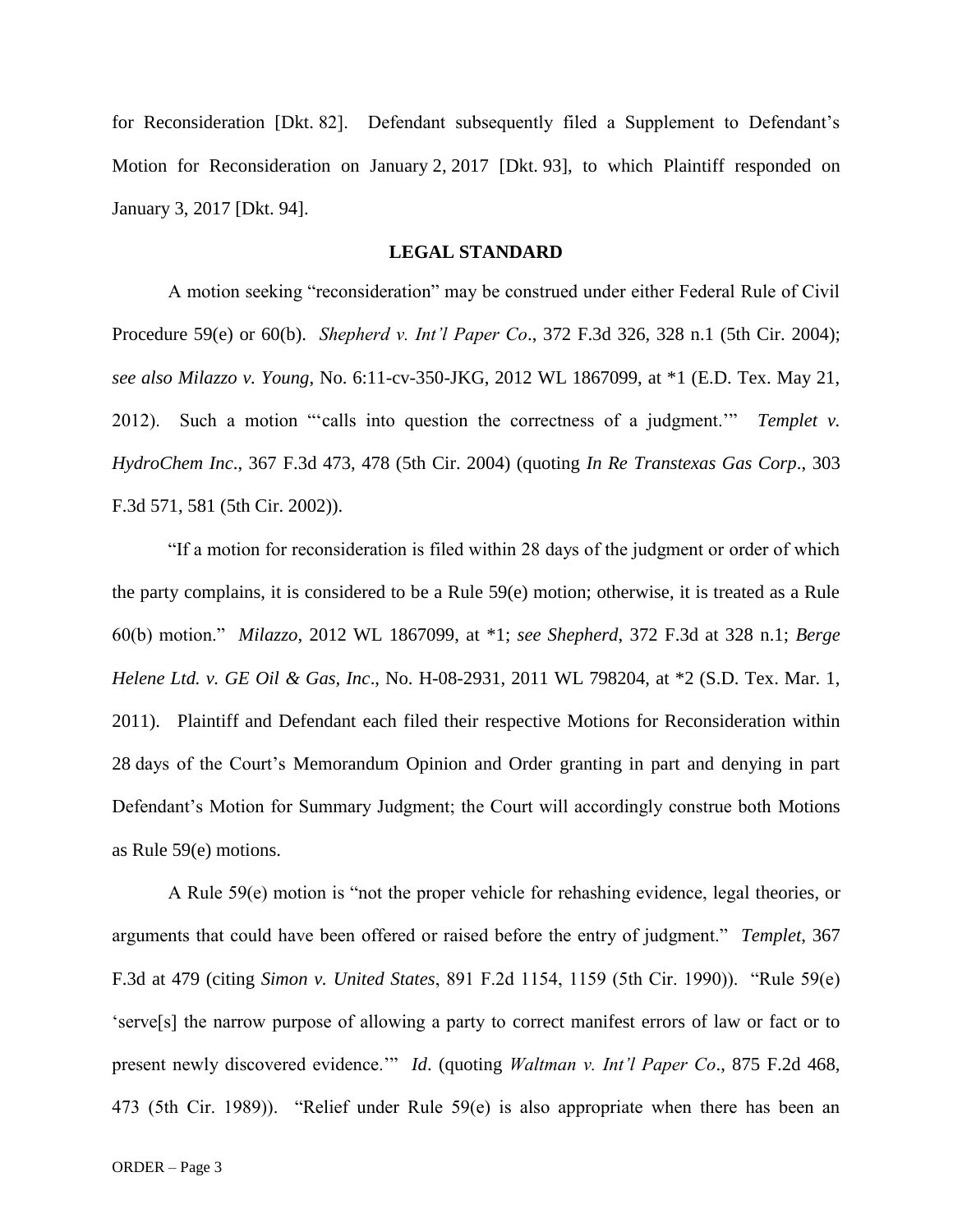intervening change in the controlling law." *Milazzo*, 2012 WL 1867099, at \*1 (citing *Schiller v. Physicians Res. Grp*., 342 F.3d 563, 567 (5th Cir. 2003)). "Altering, amending, or reconsidering a judgment is an extraordinary remedy that courts should use sparingly." *Id*. (citing *Templet*, 367 F.3d at 479). Because neither Party proffers new evidence nor points to any intervening change in the law, the Court proceeds to evaluate whether either of the Motions for Reconsideration identifies a manifest error in the Court's findings of law and/or fact.

## **ANALYSIS**

Plaintiff argues in his Motion for Reconsideration that the Court erred in the Memorandum Opinion and Order as follows: (1) improperly reducing his broader claim of race (and disability) discrimination in disciplinary actions and application of TxDOT's disciplinary policies more generally (the "terms and conditions of employment") to a claim only of termination on the basis of discrimination; (2) misconstruing his argument that "TxDOT has not produced any evidence that any non-black, non-disabled, or non-protected activity engaging employees had been subjected to the same mistreatment [as Plaintiff]"; and (3) applying too strictly the *McDonnel Douglas* burden-shifting framework to his claim of discrimination in requiring that he demonstrate his proffered comparators have comparable disciplinary histories [Dkt. 74]. In response, Defendant reiterates that Plaintiff's claims prior to July 19, 2014 are time-barred and that, therefore, no purported adverse actions prior to this period may serve as a basis for any independent claim [Dkt. 81]. Defendant also argues that Plaintiff has failed to allege a pattern-or-practice discrimination claim because Plaintiff admits he does not assert claims on behalf of other employees and because such a claim never was argued (and, thus, was not exhausted) before a reviewing agency. *Id.* Plaintiff asserts in response that he does not make a pattern-or-practice claim here, but rather only alleges discrimination in the terms and conditions of his employment (through discriminatory application of TxDOT's disciplinary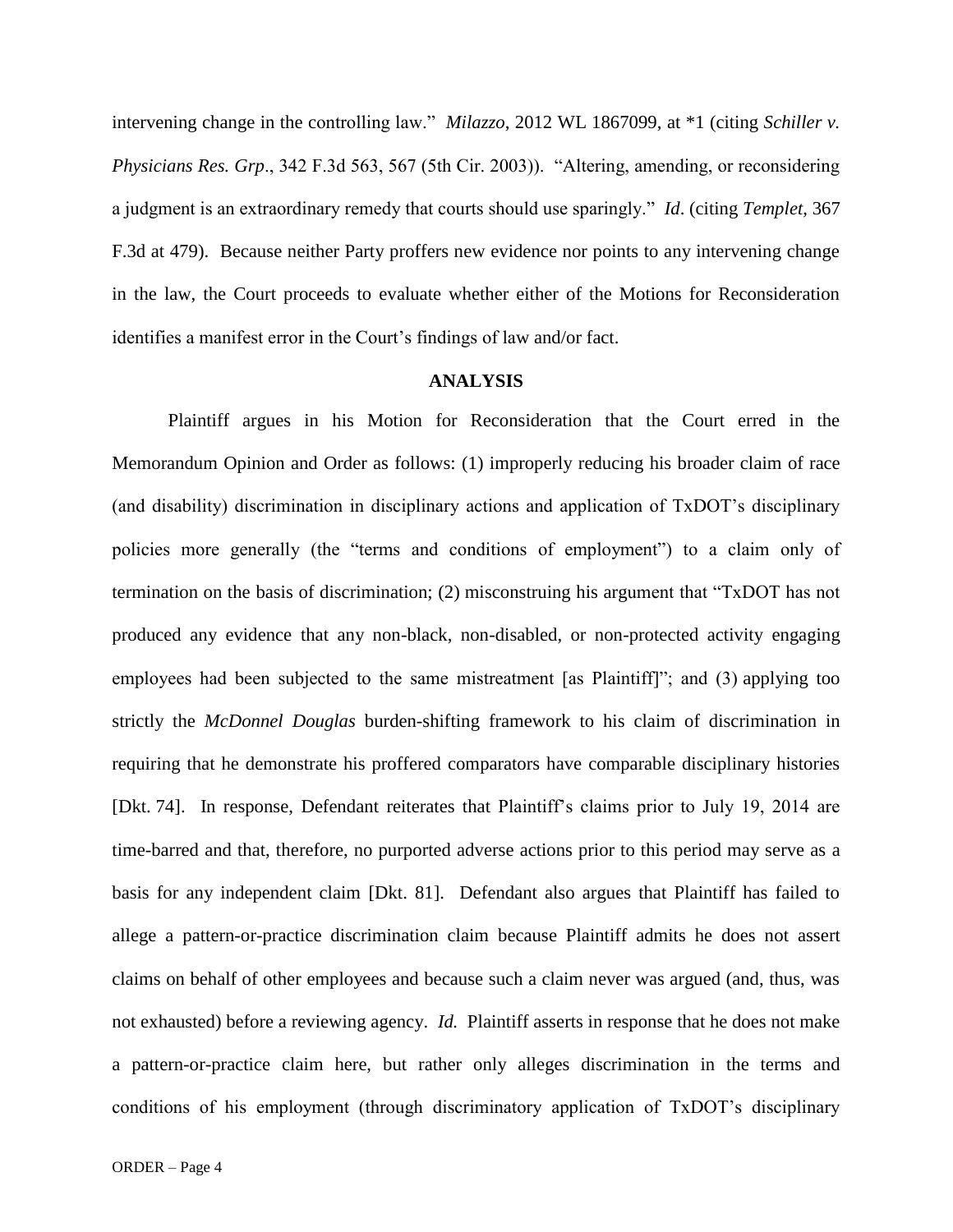policies) [Dkt. 83]. Plaintiff contends that, in any case, he may rely on evidence of such improper disciplinary actions in making his discrimination claim even where claims based on those actions would be time-barred and that he need not identify claims expressly before a reviewing agency where the claims "grow out of" the facts alleged in his charge of discrimination. *Id.* Defendant argues in its Motion for Reconsideration only that the Court should reconsider its similarly situated comparator analysis as to Hughes [Dkt. 75]. $3$  The Court turns first to Plaintiff's assertion that the Court improperly reduced his broader discrimination claims, essentially excluding his claim of discriminatory discipline and/or terms of employment in its December 10, 2016 Memorandum Opinion and Order.

## *I. Discrimination in Discipline and/or Terms of Employment*

Plaintiff contends his "claims include not only that he was terminated, but that he was subjected to different terms and conditions of employment[] . . . includ[ing] harassment, the false allegations of misconduct, the failure to investigate in good faith complaints of discrimination, and the amassing of multiple false allegations in an effort to terminate [Plaintiff] in violation of [TxDOT's] progressive disciplinary policy" [Dkt. 74 at 2-3]. Plaintiff points to "[r]acially offensive name calling of himself and other African Americans" on the job, "[f]alse allegations of misconduct and disparate treatment against himself and other African Americans . . . and another disabled employee . . . ," and "[f]ailure to conduct, delays in conducting, and/or contrived investigation protocols into complaints of race discrimination" from 2011, 2013, and 2014 in support of this contention. *Id.* at 3. He asserts that "[t]he Court did not reference or

<sup>&</sup>lt;sup>3</sup> Defendant filed its Supplement to Motion for Partial Reconsideration Regarding Memorandum Opinion and Order, D.E. 62, arguing that "[t]he Court's Order . . . incorrectly states that Grissom made remarks to Greg Tyson" and that the Court cited to an inapposite portion of the record in support of this factual finding [Dkt. 93]. In response, Plaintiff noted that the Court's citation was but one page off, i.e., the Court cited to Dkt. 31-12 at 5, rather than to Dkt. 31-12 at 6-7 [Dkt. 94]. The Court finds the citation error does not amount to a manifest error of fact or law but nonetheless strikes the erroneous citation and parenthetical [*see* Dkt. 62 at 33 ("31-12 at 5 (remarks to Greg Tyson)")].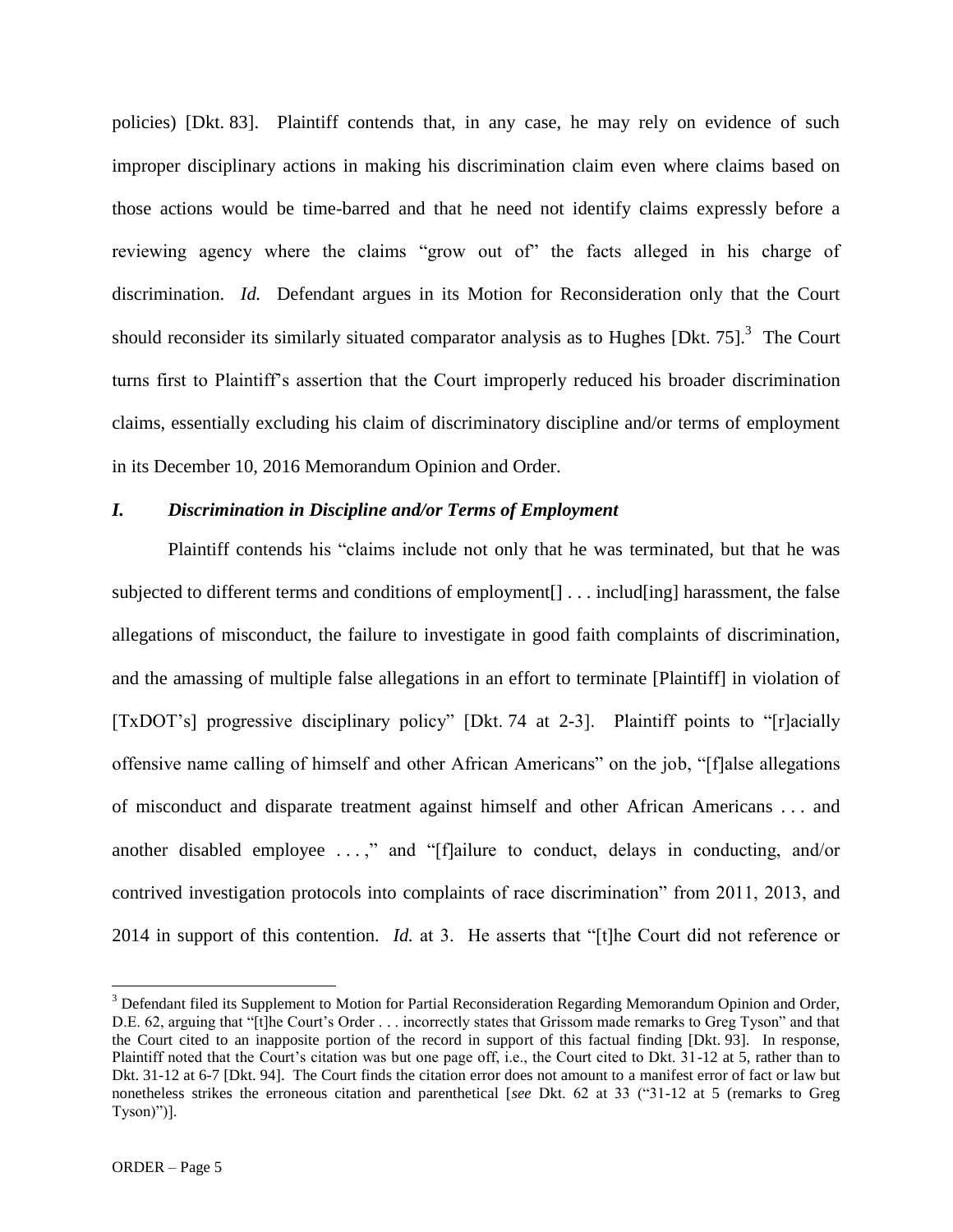conduct any analysis of these portions of [his] claims either in its analysis of [his] prima facie [race and/or disability discrimination] case or showing of pretext." *Id.* Defendant argues in response that any claims (and evidence) related to this allegedly disparate discipline occurring before July 23, 2014 are time-barred or, if they constitute a pattern-or-practice claim, are not properly before the Court  $[Dkt. 81]$ .<sup>4</sup> For clarity, the Court begins by reiterating that the claims (but not evidence) of discriminatory and/or retaliatory discipline occurring before July 19, 2014, are time-barred.

On October 21, 2016, the Court granted Defendant's Motion to Dismiss [Dkt. 17] insofar as Defendant argued "any incident occurring prior to July 19, 2014, is time barred[,]" dismissing any claims related to such incidents [*see also* Dkt. 59 at 11]. The Court made clear in its December 10, 2016 Memorandum Opinion and Order that, as a result, Plaintiff cannot assert claims of discrimination *based on* incidents occurring before July 19, 2014, but also that this "[would] not prevent either Party from relying on [such incidents] *as evidence*" in support of timely race or disability discrimination claims [Dkt. 62 at 4 n.3 (emphasis added)]. The U.S. Supreme Court's discussion in *National Railroad Passenger Corp. v. Morgan*, 536 U.S. 101 (2002), of the "continuing violation" doctrine provides another lens through which to view this somewhat abstract distinction.

In *Morgan*, the Supreme Court distinguished between hostile work environment claims on the one hand and discrimination and/or retaliation claims on the other. 536 U.S. at 110-21. The *Morgan* Court found that "[e]ach incident of discrimination and each retaliatory adverse employment decision constitutes a separate actionable 'unlawful employment practice.'" *Id.* at 114. The Supreme Court noted that a discriminatory and/or retaliatory action "'occur[s]'

<sup>&</sup>lt;sup>4</sup> Plaintiff makes clear in his Reply that he asserts no pattern-or-practice claim but merely intends to assert claims of discrimination arising out of incidents that occurred over a period of time [Dkt. 83]. Accordingly, the Court considers this argument no further.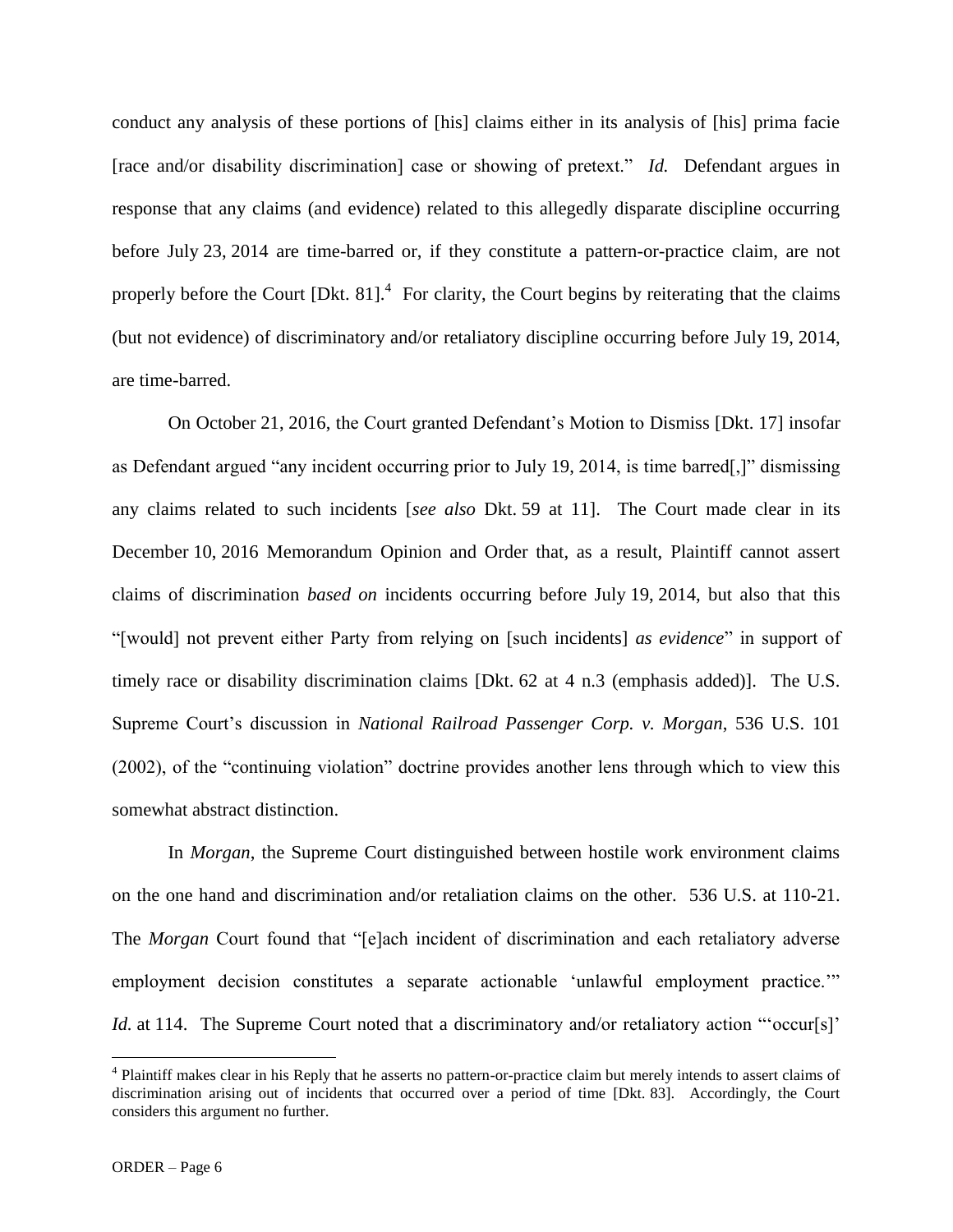on the day that it 'happen[s]'" while the creation or perpetuation of a hostile work environment "occurs over a series of days or perhaps [even] years . . . ." *Id.* at 110, 115. With respect to "prior discrete discriminatory [or retaliatory] acts [that] are untimely filed[,]" then, the *Morgan* Court found the continuing violation doctrine inapplicable: claims raised on the basis of such actions simply are "no longer actionable" when untimely filed. *Id.* at 114-15. In so finding, the Supreme Court expressly rejected a theory of "serial violations" that amount to one single discrimination or retaliation claim. *Id.* at 114.

But the *Morgan* Court also found that, even where a time-barred adverse employment action cannot itself form the basis of a discrimination or retaliation claim, the same action may serve as evidence of an employer's discriminatory or retaliatory motive. *Id.* at 114-15. This "background evidence" may be used to demonstrate the discriminatory animus that forms the backbone of a successful pretext argument, or to demonstrate a prima facie discrimination or retaliation claim. *See United Air Lines v. Evans*, 431 U.S. 553, 558 (1977) ("A discriminatory act which is not made the basis for a timely charge is the legal equivalent of a discriminatory act which occurred before the statute was passed. It may constitute relevant background evidence in a proceeding in which the status of a current practice is at issue, but separately considered, it is merely an unfortunate event in history which has no present legal consequences"); *Lopez v. Kempthorne*, 684 F. Supp. 2d 827, 852 (S.D. Tex. 2010) (finding a court may "consider timebarred acts . . . insofar as they are relevant to the Defendant's motivation").

As applied in the present case, these holdings have two impacts: (1) Plaintiff cannot assert independent claims of race or disability discrimination based upon any adverse employment actions that occurred before July 19, 2014, and (2) Plaintiff may rely upon evidence of adverse employment actions prior to July 19, 2014, to the extent such evidence demonstrates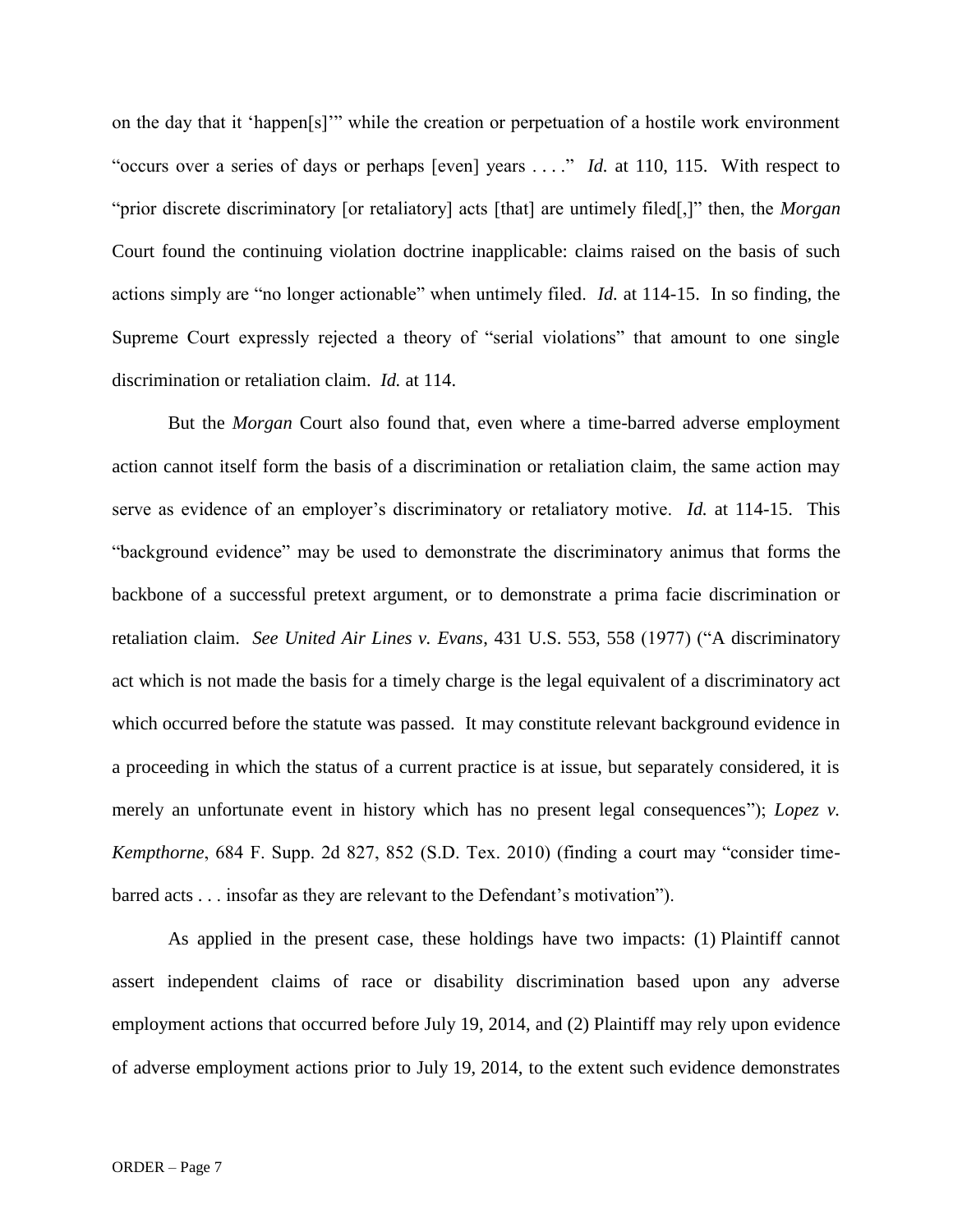Defendant's alleged discriminatory animus.<sup>5</sup> In other words, though Plaintiff may point to evidence that Defendant "subjected [him] to different terms and conditions of employment[] ... includ[ing] harassment, ... false allegations of misconduct, the failure to investigate in good faith complaints of discrimination, and the amassing of multiple false allegations" in support of his discrimination and/or retaliation claims [Dkt. 74 at 2-3], he may not claim "he was subjected to disparate, false, contrived, or misrepresented allegations over a period of years up to and including the [July 23, 2014 Incident,]" *id.* at 3. Indeed, Plaintiff's claim that Defendant subjected him to discrimination through "different terms and conditions of his employment" throughout his employ (and prior to July 19, 2014) bears remarkable similarity to the plaintiff's claims that the *Morgan* Court ultimately rejected at the summary judgment stage in that case:

On February 27, 1995, Abner J. Morgan, Jr., a black male, filed a charge of discrimination and retaliation against Amtrak with the EEOC and cross-filed with the California Department of Fair Employment and Housing. Morgan alleged that during the time period that he worked for Amtrak he was "consistently harassed and disciplined more harshly than other employees on account of his race."... The EEOC issued a "Notice of Right to Sue" on July 3, 1996, and Morgan filed this lawsuit on October 2, 1996. While some of the allegedly discriminatory acts about which Morgan complained occurred within 300 days of the time that he filed his charge with the EEOC, many took place prior to that time period. Amtrak filed a motion, arguing, among other things, that it was entitled to summary judgment on all incidents that occurred more than 300 days before the filing of Morgan's EEOC charge. The District Court granted summary judgment in part to Amtrak, holding that the company could not be liable for conduct occurring before May 3, 1994, because that conduct fell outside of the 300–day filing period.

*Morgan*, 536 U.S. at 105-06. As noted *supra*, the Supreme Court agreed with the district court's conclusion and rejected the Ninth Circuit's theory that such allegations of consistent, purportedly disparate harassment and discipline could countenance a discrimination or retaliation claim that would otherwise fall outside of the statutorily prescribed filing period. *Id.* at 110-21. Here, only

 $<sup>5</sup>$  The Court expresses no opinion as to the ultimate admissibility of such evidence at trial. The Court reserves such</sup> determination for its ruling on the Parties' respective Motions in Limine addressing the same.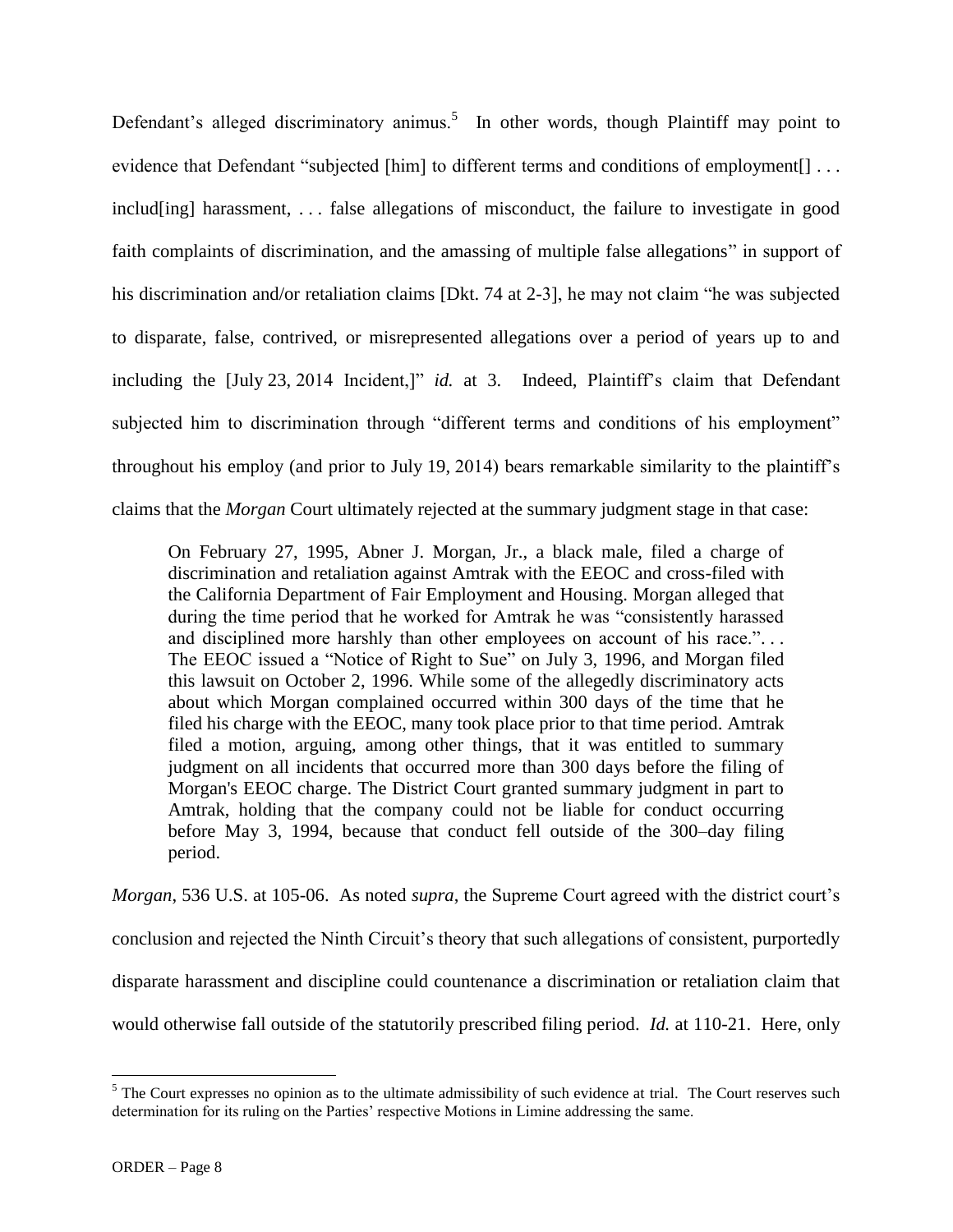the July 23, 2014 Incident, Hostetler's Investigation, and Plaintiff's termination on July 31, 2014, fall within the period for timely filed claims; as a result, Plaintiff may attempt to assert independent discrimination and retaliation claims only as to these particular employment actions.

To reiterate, separate and apart from Plaintiff's termination, only certain of Plaintiff's "claims" fall within the timely filing period, namely that (1) Defendant discriminated against Plaintiff vis-à-vis Hostetler's Investigation by "amassing . . . multiple false allegations" against him, and (2) Defendant discriminated against Plaintiff through Grissom's decision to report Plaintiff's allegedly insubordinate behavior during the July 23, 2014 Incident. Under Title VII, however, a plaintiff must prove that the employer subjected him or her to an "adverse employment action." *Thompson v. City of Waco*, 764 F.3d 500, 503 (5th Cir. 2014). The Fifth Circuit has held that "adverse employment actions consist of 'ultimate employment decisions' such as hiring, firing, demoting, promoting, granting leave, and compensating." *See id.* at 503. In the retaliation context, the U.S. Supreme Court has focused on "materially adverse actions[,]" which encompass a broader range of employment decisions and, as such, are "not limited to discriminatory actions that affect the terms and conditions of employment," but those that "well might have dissuaded a reasonable worker from making or supporting a charge of discrimination." *Burlington N. & Santa Fe Ry. Co. v. White*, 548 U.S. 53, 64-68 (2006). So far as Plaintiff's discrimination claims go, neither an employer's collection and use of documented disciplinary actions against an employee (even for use in the decision to terminate) nor a supervisor's decision to report alleged misbehavior constitute an adverse employment action because their effect, if any, on an ultimate employment decision is tangential. *See, e.g.*, *King v. Louisiana*, 294 F. App'x 77, 84-85 (5th Cir. 2008) (per curiam) ("Our discrimination jurisprudence has held that poor performance evaluations, unjust criticism, and being placed on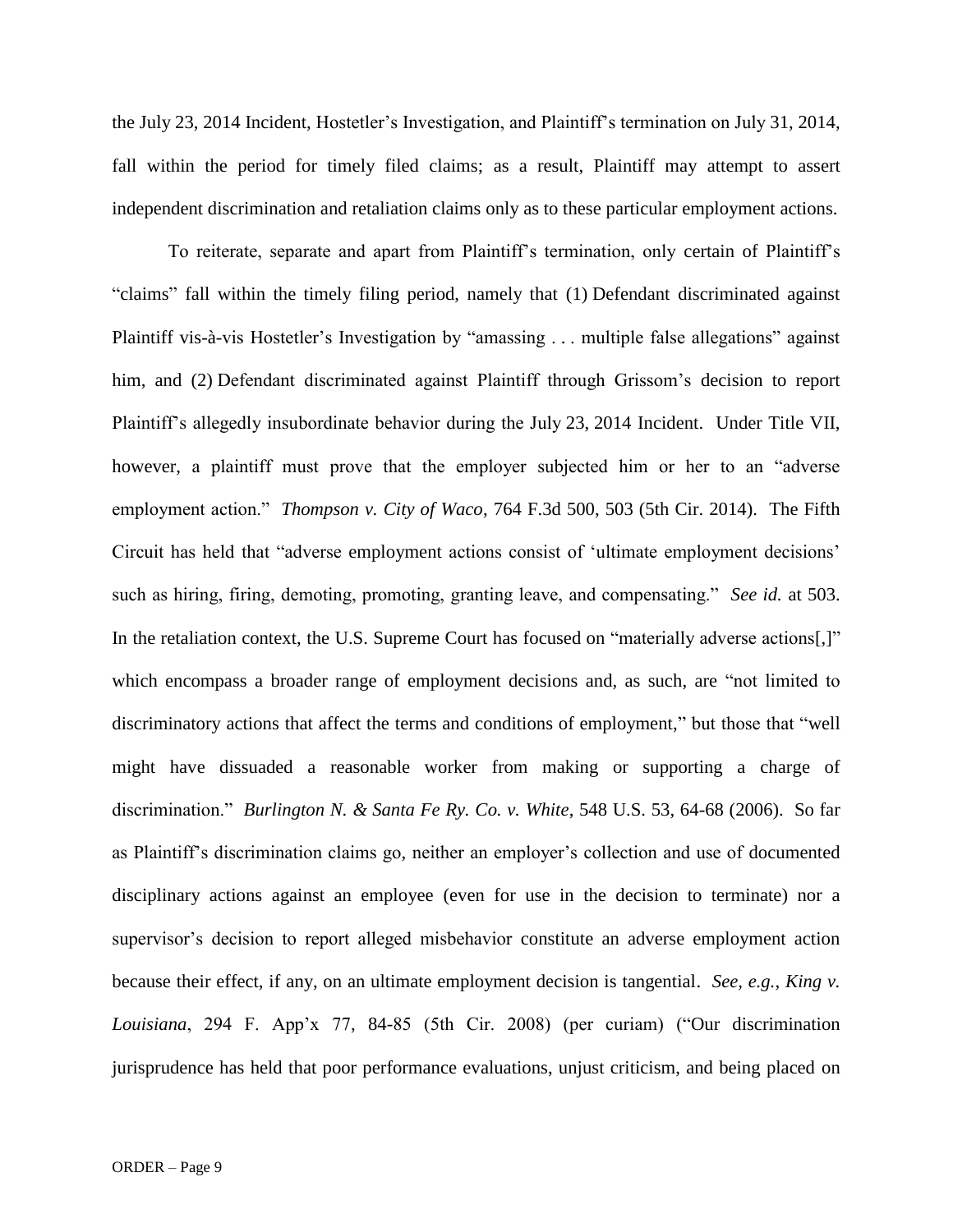probation do not constitute 'ultimate employment decisions.'") (citing *McCoy v. City of Shreveport*, 492 F.3d 551, 556-57 (5th Cir. 2007)); *Roberson v. Game Stop/Babbage's*, 152 F. App'x 356, 360 (5th Cir. 2005) (per curiam) (citing *Mattern v. Eastman Kodak Co.*, 104 F.3d 702, 708 (5th Cir. 1997), for the proposition that "the alleged submission of unfair and biased employee evaluations is not an adverse employment action"); *Wynn v. Miss. Dep't of Hum. Servs.*, No. 3:09–cv–717–DPJ–FKB, 2011 WL 3423142, at \*3 (S.D. Miss. Aug. 4, 2011) (collecting cases holding that written admonishments and poor performance evaluations do not constitute adverse employment actions as a matter of law); *Martin v. Kroger Co.*, 65 F. Supp. 2d 516, 536 (S.D. Tex. 1999) (finding, in discussing purportedly "undeserved" negative performance evaluations, actions that "may increase an employee's chance that she will eventually suffer an adverse employment action" do not themselves constitute "ultimate employment decisions"). Accordingly, only Plaintiff's termination may serve as an adverse employment action upon which Plaintiff may rely in satisfying his prima facie case burden and stating a claim of discrimination here. *See Turner v. Jackson State Univ.*, 630 F. App'x 229, 231 (5th Cir. 2015) (considering termination an adverse employment action sufficient to establish the second element of a Title VII retaliation claim). Plaintiff's only viable discrimination and/or retaliation claim must relate, therefore, to his termination. <sup>6</sup> This accords with the Court's findings and holdings in its December 10, 2016 Memorandum Opinion and Order, which, as a result, suffers from no "manifest errors of law or fact." *See Templet*, 367 F.3d at 479. Plaintiff's Motion for Reconsideration should therefore be denied, and Plaintiff's claims of race

<sup>&</sup>lt;sup>6</sup> The Court notes that Plaintiff, prior to filing his Motion for Reconsideration, alleged only that termination was the operative retaliatory act [*see* Dkt. 62 at 34 n.18 (citing Dkt. 31 at 23)]. To the extent his Motion for Reconsideration attempts to expand upon his previous claims, such attempt is improper. *See Templet*, 367 F.3d at 479 (noting a Rule 59(e) motion is "not the proper vehicle for rehashing evidence, legal theories, or arguments that could have been offered or raised before the entry of judgment"). Accordingly, the Court does not consider whether Hostetler's Investigation or the July 23, 2014 Incident (or Grissom's decision to report it) constitute retaliatory acts here.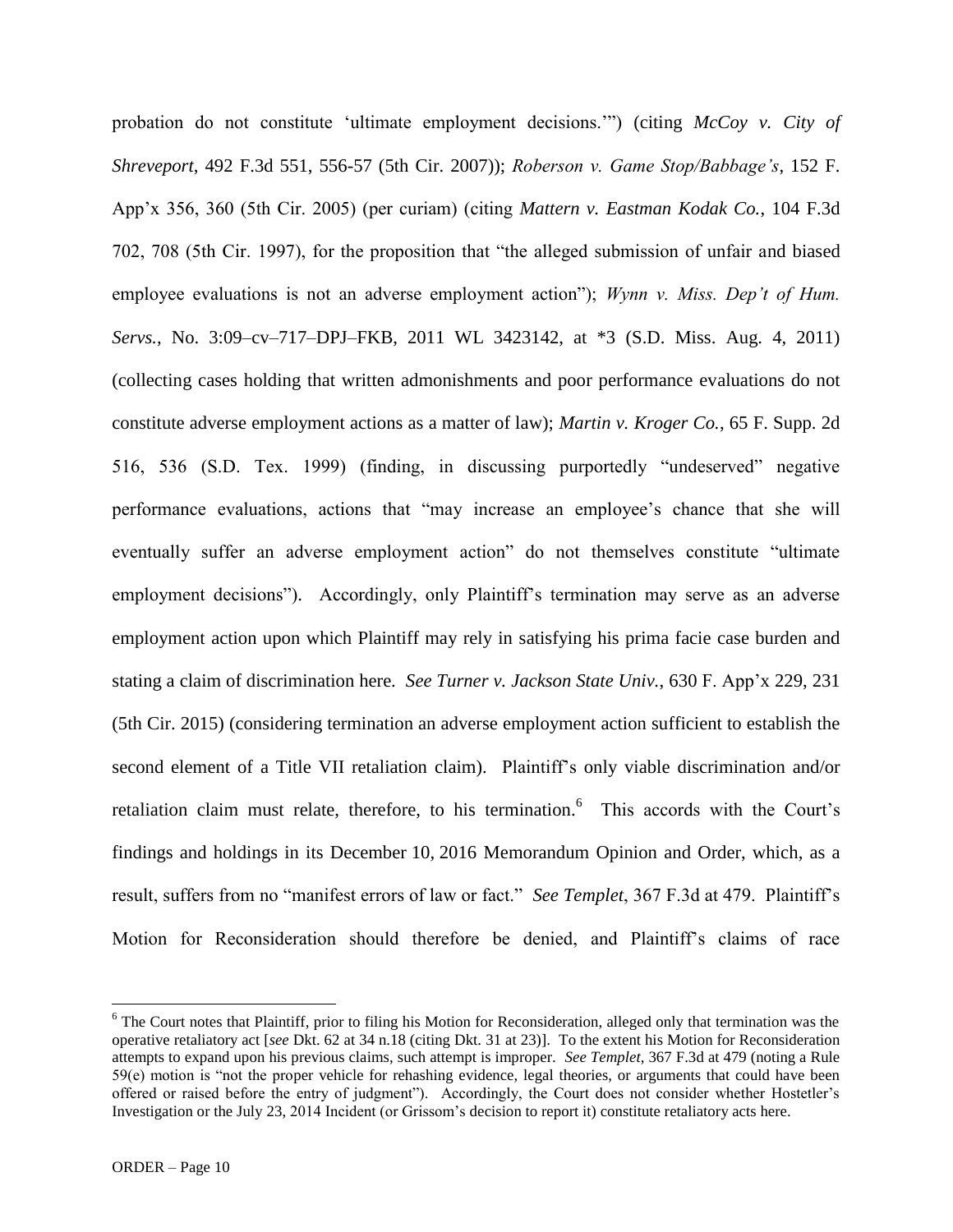discrimination and of retaliation should proceed to trial as indicated in the December 10, 2016 Memorandum Opinion and Order.

## *II. Plaintiff's* **McDonnell Douglas** *Burdens and the Comparator Analysis*

In his Motion for Reconsideration, Plaintiff further asserts both that the Court misconstrues his argument that "[Defendant] has not produced any evidence that any non-black, non-disabled, or non-protected activity engaging employees had been subjected to the same mistreatment as [Plaintiff]" and that the Court applied too strictly the *McDonnell Douglas* burden-shifting framework to his claim of discrimination in requiring that the proffered comparators have comparable disciplinary records to Plaintiff [Dkt. 74]. Defendant does not engage the first argument but contends the Court employed the proper analysis as to the proffered comparators [Dkt. 81].<sup>7</sup> As each of these arguments relate to Plaintiff's burdens at the summary judgment stage under *McDonnell Douglas*, the Court considers them together herein.

In arguing that the Court should deny Defendant's Motion for Summary Judgment, Plaintiff asserted, "absent any evidence that any comparator employees were also subjected to false allegations to support disciplinary actions against them, the similarly situated (nearly identical) analysis has . . . been satisfied, since it can be shown that no comparator suffered a similar adverse action under similar circumstances" [Dkt. 30 at 10-11] (hereinafter "Plaintiff's Absence of Evidence Argument"). The Court found in its December 10, 2016 Memorandum Opinion and Order that "[t]his argument flips the *McDonnell Douglas* burden on its head" [Dkt. 62 at 20 n.11]. Plaintiff argues in his Motion for Reconsideration that this finding misconstrues his argument and that (1) the argument "is not a required feature of meeting his prima facie burden[,]" (2) the argument instead "relates to [Defendant's] burden of production of coming

 $<sup>7</sup>$  Defendant takes issue with the Court's finding that Hughes is a viable comparator [Dkt. 81]. The Court considers</sup> this argument *infra*.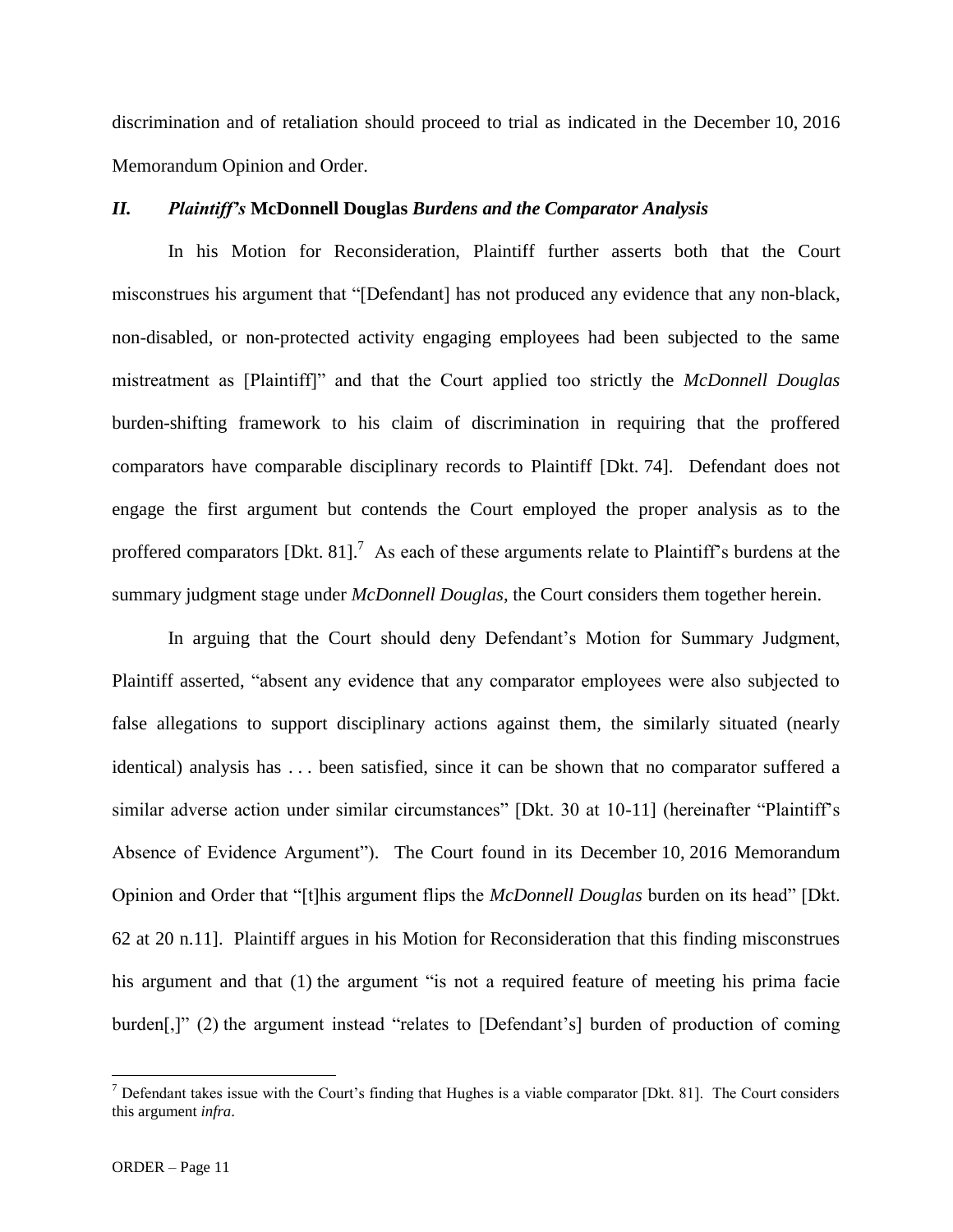forward with a legitimate non-discriminatory reason" at step two of the *McDonnell Douglas* burden-shifting framework, and (3) the Court's finding would, if taken to its logical conclusion, permit employers to thwart any employee's prima facie race discrimination case by documenting a series of falsified or exaggerated disciplinary reports so as to distinguish the employee's disciplinary record from otherwise similarly situated employees [Dkt. 74 at 5]. Relatedly, Plaintiff contends the Court employed an "inflexible" variation of the *McDonnell Douglas* burden-shifting framework, citing *International Brotherhood of Teamsters v. United States*, 431 U.S. 324 (1977), apparently in support of his argument that the Court improperly found Faulks, Ward, Langford, and Shearin were not valid comparators [Dkt. 74 at 4 n.3, 6-8]. Defendant asserts the *Teamsters* precedent does not apply in "a private, non-class [action] suit" for discrimination, like the one presented here [Dkt. 81 at 2] and that, in any case, the Court's comparator analysis is largely correct. The Court considers these arguments in turn.

#### *A. Disciplinary History Within the Burden-Shifting Framework*

At stage one of the *McDonnell Douglas* burden-shifting framework, the plaintiffemployee bears the burden of establishing a prima facie case of race discrimination, which includes demonstrating "he was treated less favorably because of his membership in that protected class than were other similarly situated employees who were not members of the protected class, under nearly identical circumstances." *Lee v. Kan. City S. Ry. Co.*, 574 F.3d 253, 259 (5th Cir. 2009). To make this showing, the plaintiff must proffer evidence of "comparators"—other employees outside the protected class—who were "similarly situated" to the plaintiff at the time of the adverse employment action. *Id.* Without rehashing its entire analysis here, the Court notes that the disciplinary history of a proffered comparator is part-andparcel of the "similarly situated" analysis: a plaintiff must show that he or she and the proffered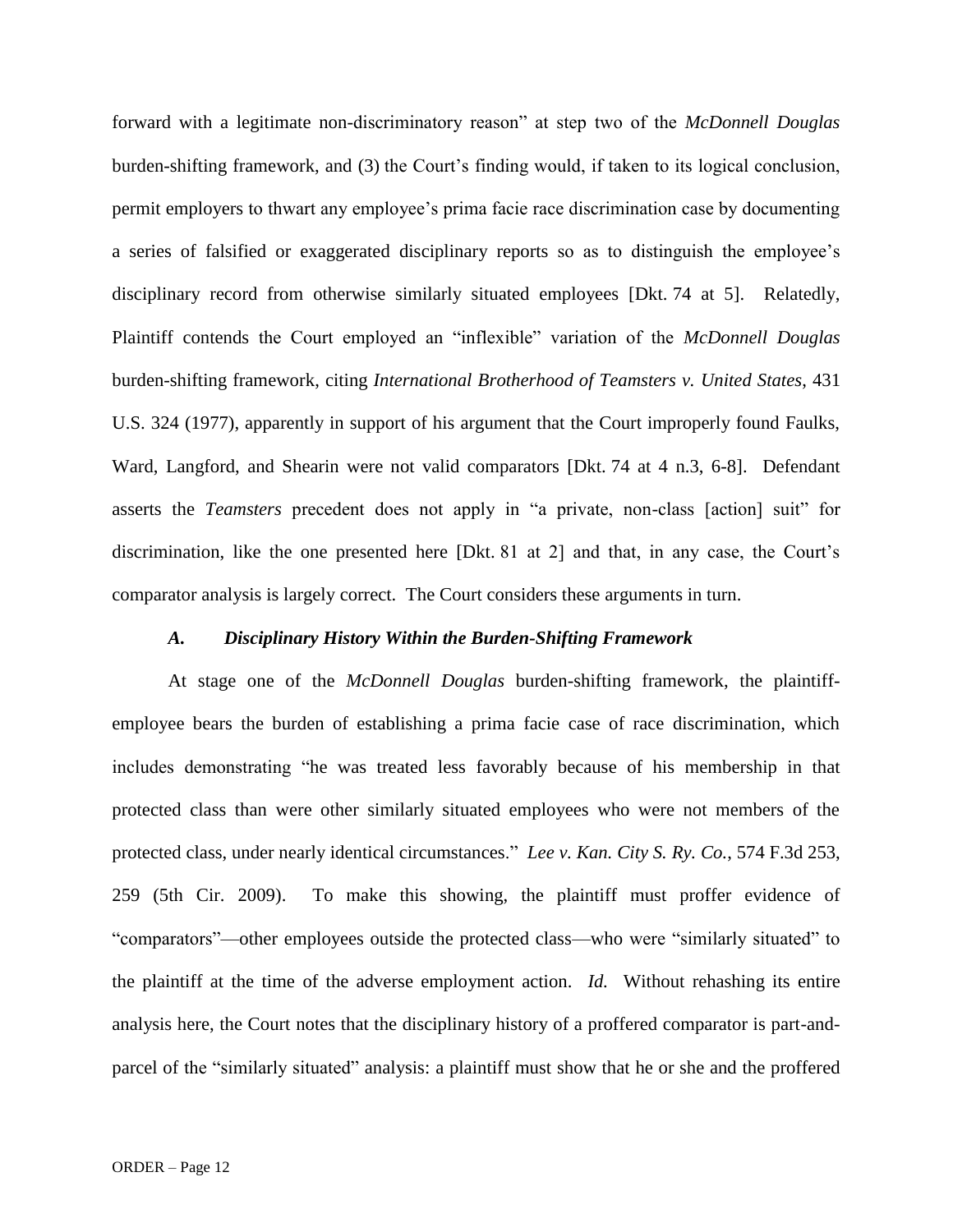comparator have "essentially comparable violation histories" to prove the two are similarly

situated. *See id.*

Plaintiff's Absence of Evidence Argument runs to the contrary of this established requirement. To begin, such argument rests on the premise that Plaintiff's disciplinary record is, to some extent, falsified or contrived. Specifically, Plaintiff argues

There is no evidence that comparator employees (white, non-disabled, or nonprotected activity) were also subjected to false allegations to support their termination (or other disciplinary actions). Therefore, absent evidence that any comparator employees were also subjected to false allegations to support disciplinary actions against them, the similarly situated (nearly identical) analysis has therefore been satisfied, since it can be shown that no comparator suffered a similar adverse action under similar circumstances.

[Dkt. 31 at 10-11]. With regard to disciplinary actions meted out prior to July 19, 2014, however, such claims are not themselves actionable because they are time-barred: though Plaintiff may offer evidence of such alleged falsification to the extent it demonstrates Defendant's discriminatory animus in the decision to terminate his employment, he cannot establish his disciplinary history is distinguishable on that basis. *See, e.g.*, *Morgan*, 536 U.S. at 110-21; *Evans*, 431 U.S. at 558; *Lopez*, 684 F. Supp. 2d at 852

Moreover, assuming *arguendo* Defendant falsified disciplinary actions against Plaintiff and then relied upon those actions in terminating Plaintiff, requiring Defendant to prove that no falsification did in fact occur or that it subjected Plaintiff's proffered comparators to similar false allegations would improperly shift the burden onto Defendant to disprove Plaintiff's prima facie case. In other words, if the Court were to rely on Defendant's failure to show that the proffered comparators had falsified disciplinary histories in finding that Plaintiff had met his burden of demonstrating his prima facie case, the Court would impermissibly transform Plaintiff's burden of proving a prima facie case into Defendant's burden to *negate* the prima facie case. *Cf. Tex.*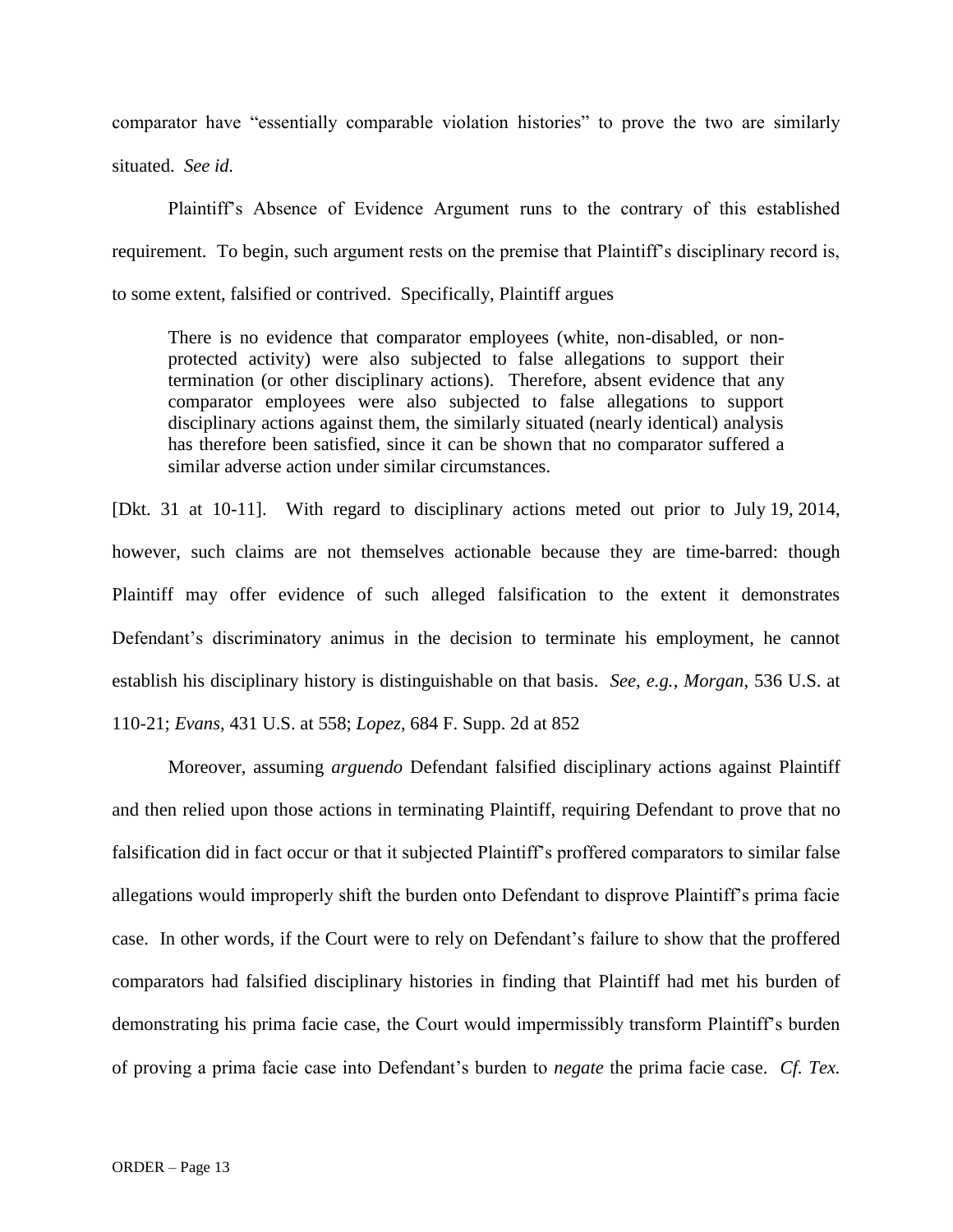*Dep't of Cmty. Affairs v. Burdine*, 450 U.S. 248, 254-56 (explaining that establishing "the prima facie case in effect creates a presumption that the employer unlawfully discriminated against the employee" and that, only once the plaintiff does so will the "burden . . . shift.] to the defendant . . . to rebut the presumption"). The Court refused to do so in its December 10, 2016 Memorandum Opinion and Order and committed no legal error in so doing.

Further, Plaintiff's argument that this ruling would permit employers to thwart potential discrimination claims by fabricating disciplinary histories for employees in advance does not sway the Court. The essentially comparable violation history requirement plays a critical role in certain discrimination cases, as the *Teamsters* precedent helps to demonstrate. *See Teamsters*, 431 U.S. at 358 & n.44. The U.S. Supreme Court noted in *Teamsters* (a pattern-or-practice class action case) that the *McDonnell Douglas* framework "demand[s] that the alleged discriminatee demonstrate at least that his rejection did not result from . . . legitimate reasons [for the adverse employment action] . . . ." *Teamsters*, 431 U.S. at 358 n.44. The Supreme Court further found that it is in "elimination of [the legitimate, nondiscriminatory] reasons for [the adverse employment action]" that a plaintiff "create[s] an inference that the [action] was a discriminatory one." *Id.*; *see also Burdine*, 450 U.S. at 253-54 ("The prima facie case serves an important function in the litigation: it eliminates the most common nondiscriminatory reasons for the plaintiff's rejection."). As applied in the termination context, *Teamsters* supports the requirement that a plaintiff demonstrate he and his proffered comparators have essentially comparable violation histories: by showing similar violation histories, the employee removes an otherwise legitimate reason from the employer's arsenal for its decision to fire. *See id.* Plaintiff, however, cites *Teamsters* for the proposition that *McDonnell Douglas* "did not purport to create an inflexible formulation" for Title VII cases [Dkt. 74 at 4 n.3]. But this finding, read in context,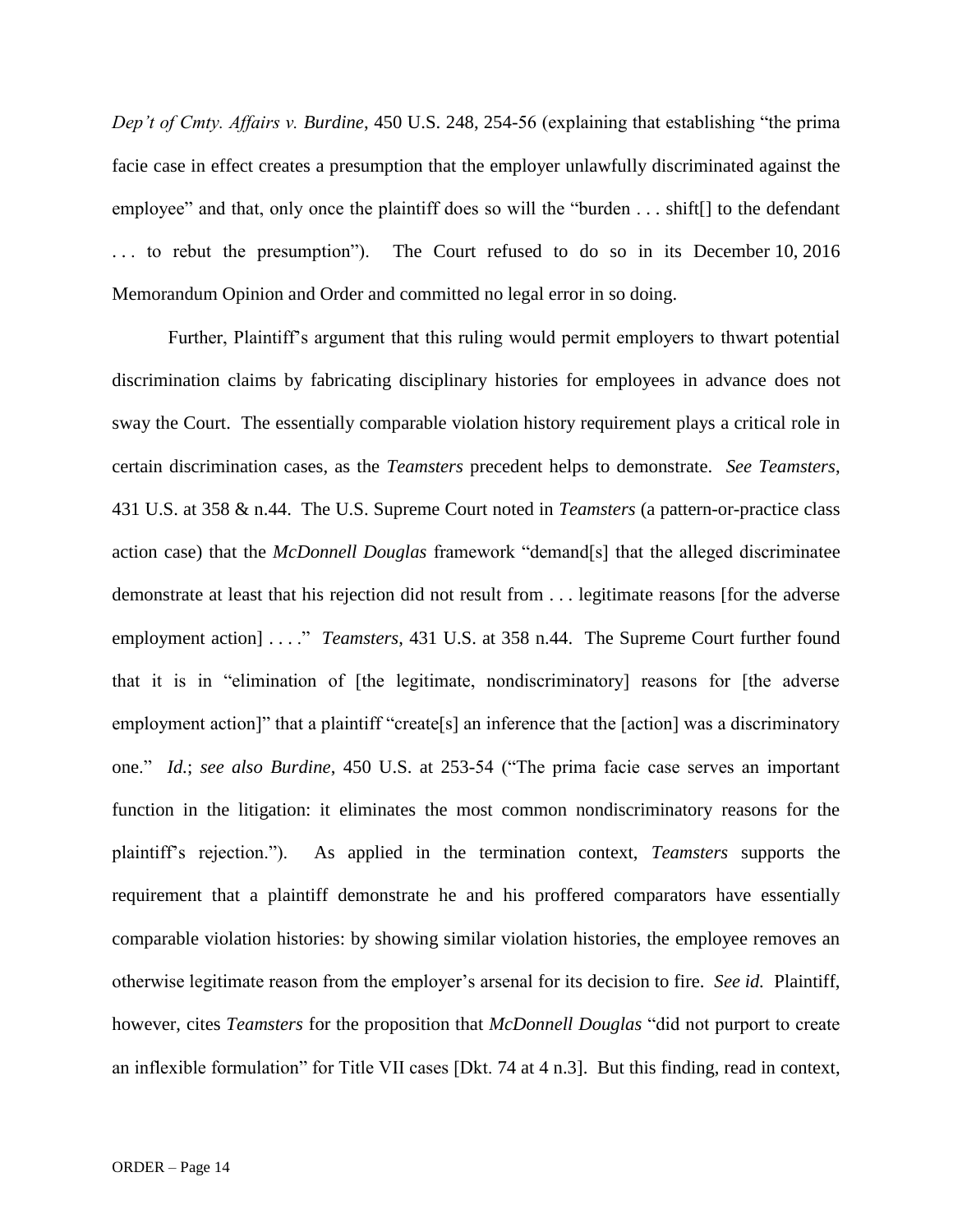relates to the Supreme Court's finding that, in pattern-or-practice cases, the plaintiff need not "offer evidence that each person for whom it will ultimately seek relief was a victim of the [alleged discrimination]." *See id.* at 358-61. The finding does not, as Plaintiff suggests, diminish the typical burden-shifting requirements in a discrimination case. In any case, in resolving Defendant's Motion for Summary Judgment, the Court must—and did—follow applicable Fifth Circuit precedent, which clearly requires that the Court evaluate the disciplinary history of the proffered comparators. *See, e.g.*, *Lee*, 574 F.3d at 259; *Turner v. Kan. City S. Ry. Co.*, 675 F.3d 887, 895-98 (5th Cir. 2012); *Glaskox v. Harris Cty.*, 537 F. App'x 525, 530 (5th Cir. 2013). Accordingly, the Court committed no manifest error of fact or law in requiring Plaintiff to demonstrate that he and his proffered comparators had essentially comparable violation histories.

### *B. The Proffered Comparators*

In light of the foregoing, both Plaintiff's and Defendant's argument that the Court erred in its similarly situated analysis must fail. As noted *supra*, neither Party proffers new evidence in support of their respective Motions for Reconsideration. Additionally, neither Party asserts the Court made a manifest legal or factual error in finding Hughes is similarly situated while Langford, Shearin, Ward, and Faulks are not [*see* Dkts. 74-75]. Indeed, both Parties merely point to evidence that was before the Court when it conducted its comparator analysis in the December 10, 2016 Memorandum Opinion and Order—for Plaintiff, the evidence proffered to show Defendant fabricated his disciplinary history [*see* Dkts. 31; 31-2 through 31-13], and for Defendant, Hostetler's (second) Affidavit distinguishing between formal and informal disciplinary actions [*see* Dkts. 30; 30-1; 52-1]—and request that the Court reconsider the same. But as noted, a Rule 59(e) motion is "not the proper vehicle for rehashing evidence, legal